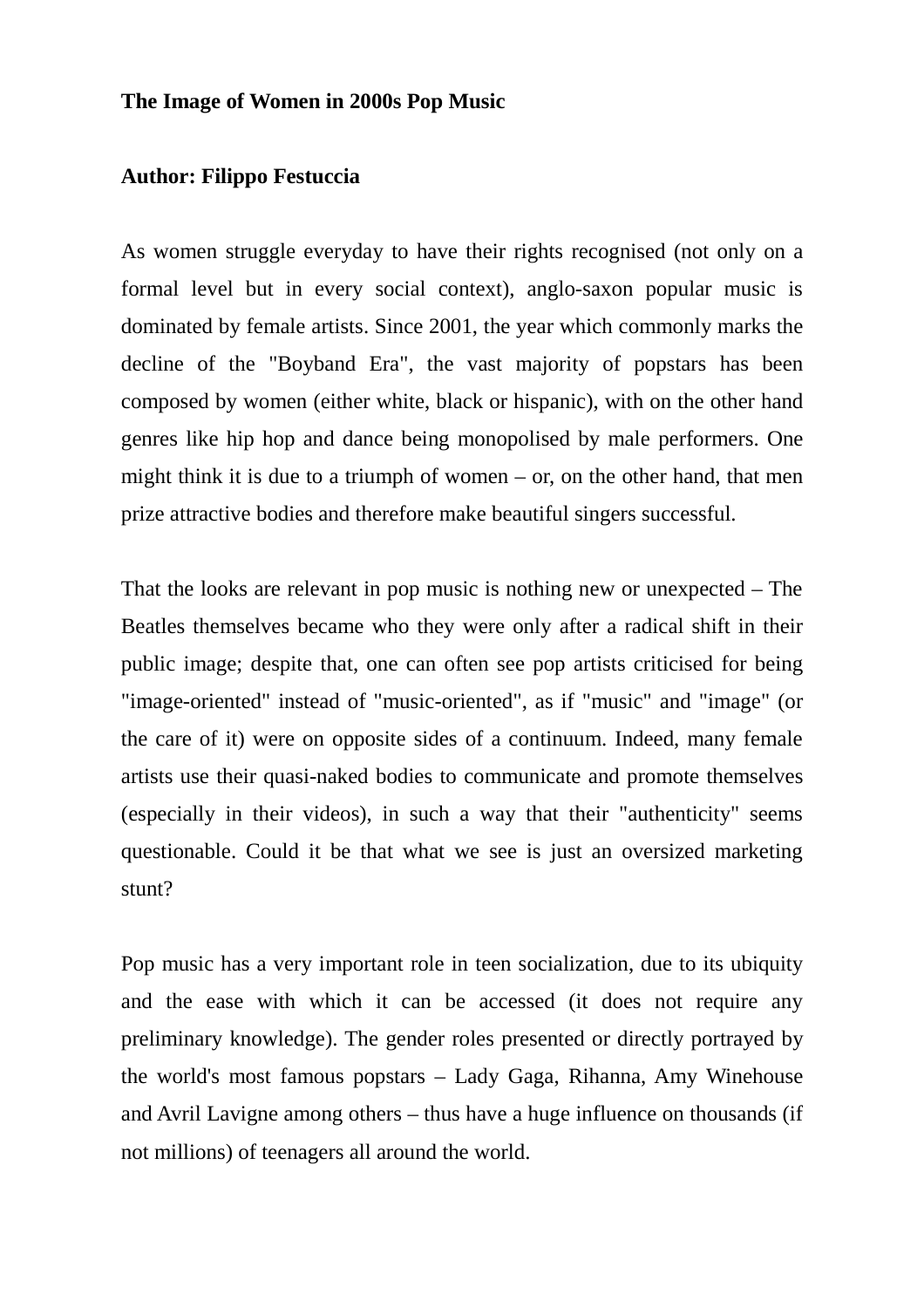Analysing those specific cases and famous studies on modern popular music, we will try, if not to provide answers to the aforementioned question, at least to gain a clear view of the current situation.

Feminist studies often take an "anti-" stance towards society and its expressions, stressing the need for a change. This approach fails to deliver if we speak of pop culture (and of course pop music), given that "pop" is strictly connected to the here and now, a manifestation of contemporary Zeitgeist with no intention or desire to last in the future. Therefore, second-wave feminist thinkers have confined themselves in studies which prescribe the needs of society as a whole – such as "undoing gender", which is seen as a highly desirable goal.

And, given the all-new accessibility to every kind of music (provided by audio/video streaming services such as Youtube or Last.fm), third-wave feminist thinkers find it needless to focus on pop music: they would rather write about artists which convey feminist messages (such as Björk or Courtney Love's band, Hole). However, the outcome of such an approach is a departure from today's mainstream society: how can we understand how a teenage girl builds her social and sexual identity if we do not accept that it comes from role models among the music business (other than books and movies such as *Twilight* or *Hunger Games*)?

Popstars are seen as "Divas": their fans identify with them, they try to become a part of their myth. And pop music is seen as openly feminine (male popstars deliberately choose to look androgynous), while rock is often perceived as masculine. Since rock is linked with "autenticity" and pop with "artificiality", we have "genuine male music" and "factitious female music" – again as opposite sides of a continuum. Alongside with that, we can clearly see a massive presence of gender inequalities in all major roles inside the music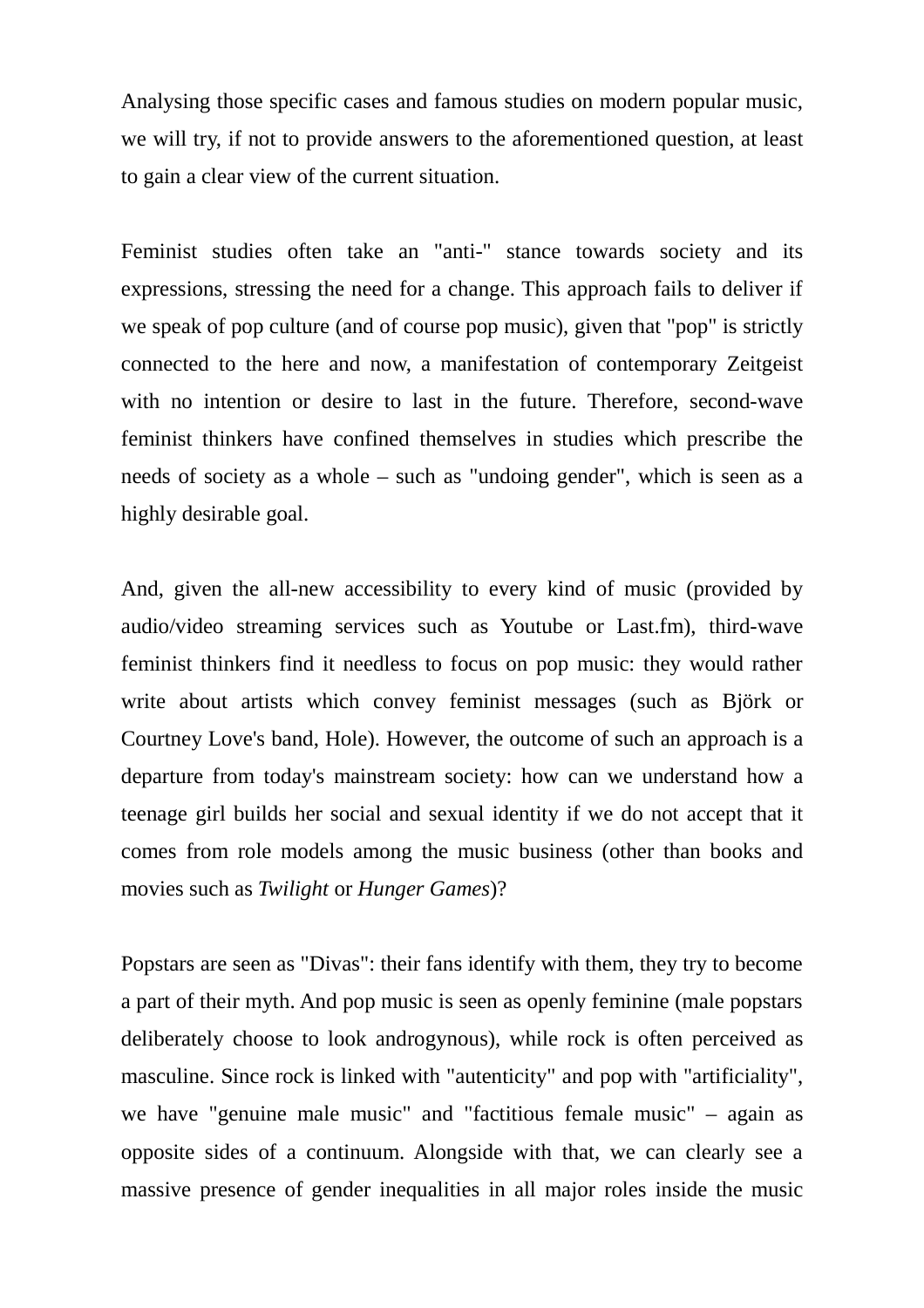business: A&Rs, managers, producers, sound engineers, roadies, even artwork designers are, in large majority, men.

However, even if some (or most) popstars take little part in creating the product they will help to sell, the product itself cannot be separated from the star. A pop song "exists" only because of the star who sings it; on the other hand, a rock band "exists" only because of the songs it writes. Pop music has a different skill set than other music genres (if not rock, one could say jazz): the looks, costumes, choreographies, live shows, videos and lyrics are as important as the "quality" of the tune.

Speaking of the lyrics, pop music focuses on love and/or romance, with little exceptions, and gets called "shallow" for it. But one could argue that a love song is among the earliest forms of cultural expressions (the first dating as far back as 3000 BC), and that it has been exclusive jurisdiction of male artists for centuries. The fact that now the roles have changed so much is hardly a sexist output of contemporary society: we could even try to call it a conquest for Western women.

For example, American popstar Katy Perry gained considerable success in 2008 with the hit *I Kissed a Girl*. Albeit the song is certainly not a heartfelt pro-gay statement, it shows a vast freedom of expressing unconventional sexuality without any open blame.

A woman expressing her feelings (or desires) in a pop song can certainly reinforce a stereotype, depicting herself as dominated by her man. But she can also present an entirely different kind of relationship – we can divide the different roles a popstar can take in three categories.

First, an independent woman, seeking pleasure or other forms of satisfaction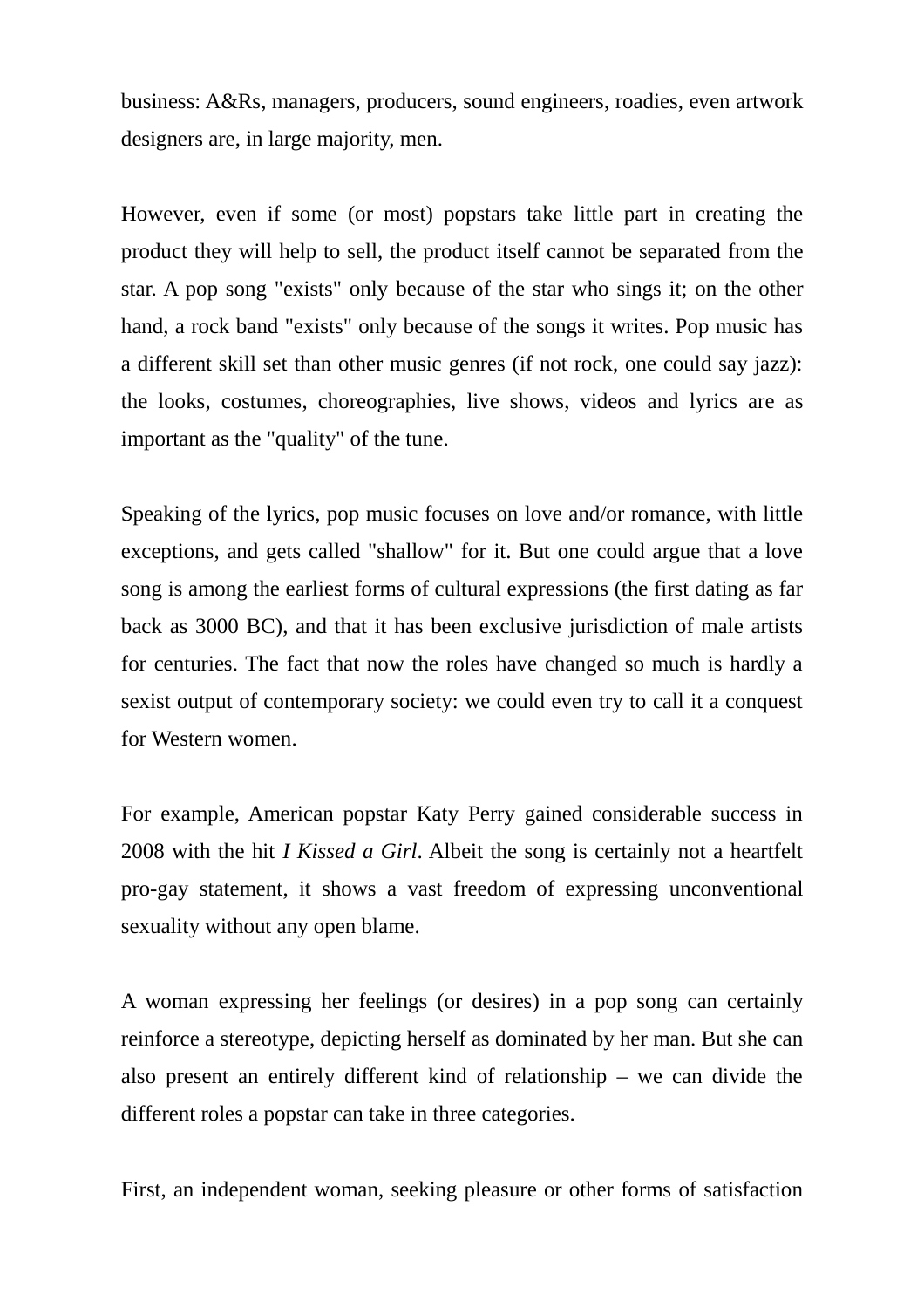out of men, always keeping control over the relationship. This first group of popstars often uses s&m imagery to convey the message of domination. Second, a woman whose sexual identity is open and free to experiences other than heterosexuality. Third, a character so thoroughly developed that it escapes any sexual definition – it contains elements of heterosexuality, homosexuality, bisexuality and transsexuality. Such is the case of Madonna and Lady Gaga.

The idea that a singer is a strong, independent figure is further highlighted by the fact that a woman who sings is a woman who expresses herself, whereas sexual tools (as shown in fashion photoshoots or in commercials) are shown with their mouths open but passive (which indicates sexual availability).

However, the succint costumes, often reminders of traditional role-playing outfits (for instance, Britney Spears played a schoolgirl in her debut single *...Baby One More Time*), and the high degree of sexual poses shown in music videos have an influence on the fans, generating the feeling that said level of body exposure is "allowed" (or simply not frowned upon).

Other than what is shown in music videos, the way the situations and characters are shown can make the difference: the camera might film in slowmotion or from downside up in order to emphasize a woman's sexual traits. What we understand is that in pop music there are traits which indicate a growing independence of female artists, and other aspects which show the persistence of gender stereotypes – therefore, analysing specific cases will prove useful.

Rihanna is a traditional, almost stereotypical dancehall singer: her songs speak of the dancehall itself, of clubs and parties and, when they dwell into relationships, it is always the man who is in a position of power. Almost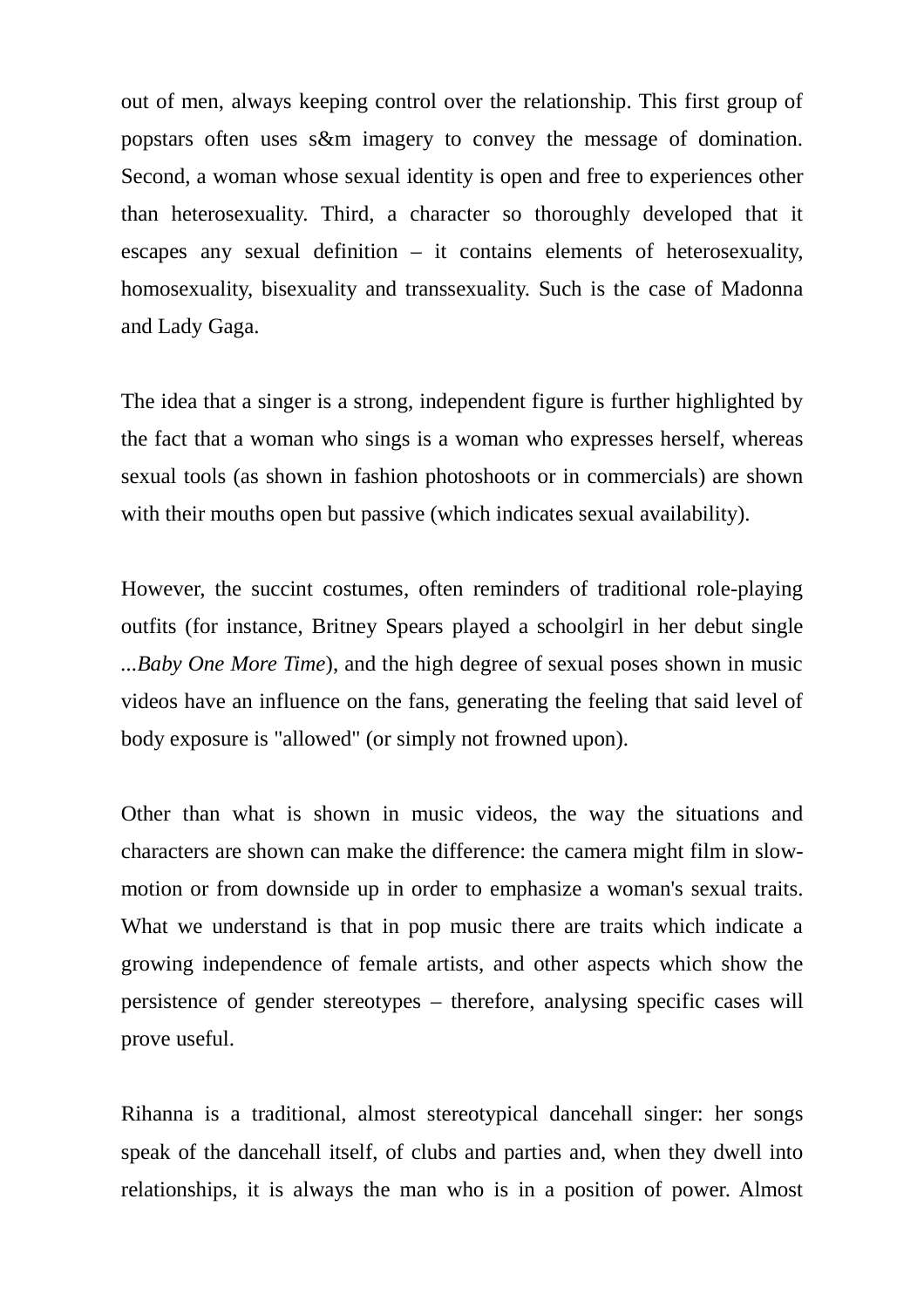paradoxycal is the situation depicted in the video for *Man Down* (single published in 2011): Rihanna seduces a man who then tries to rape her – the day after, Rihanna shoots him showing no signs of anger, just sadness and remorse. Despite being black (she is from the Caribbean), she is often shown with a fair complexion, a thin body and straight hair. In the covers of her albums, only her face is shown, in provocative poses.

Avril Lavigne comes from a totally different background (the all-white poppunk of Green Day and Blink 182) and has changed her image many time through the years. She seems to swing between a street punk attitude and a decadent, almost goth style; but she never poses as a sexual object, even though she often depicts old style relationships, where a girl falls madly in love with a strong male figure. In only a couple of her videos (*Girlfriend* and *Hot*) she is seen dancing around in cheerleader outfits and, other than the beginning of *What the Hell* (where she sports a suggestive lingerie), she never exposes her body. Avril Lavigne has a girl-next-door quality – she apparently does not need to qualify her performances with sexual attributes.

Amy Winehouse has always been considered a rebel, due to her savage lifestyle – and certainly her looks set her apart from most popstars: despite being physically attractive, she showed tattooes and bizarre hairstyles, often sporting very casual or sleazy outfits. Amy Winehouse has the background of a "legit" musician, coming from the british tradition of soul music, and her lifestyle can be likened to 60s and 70s rock (male) singers. In her videos, she is showed as a strong, steadfast woman, willing to take the reins of a relationship – however, it's her vices that qualify her as frail and ephemeral. Therefore, Amy Winehouse stands out as a (virtually inimitable) cultural hybrid.

Lady Gaga is arguably the pop icon of her generation: her over-the-top looks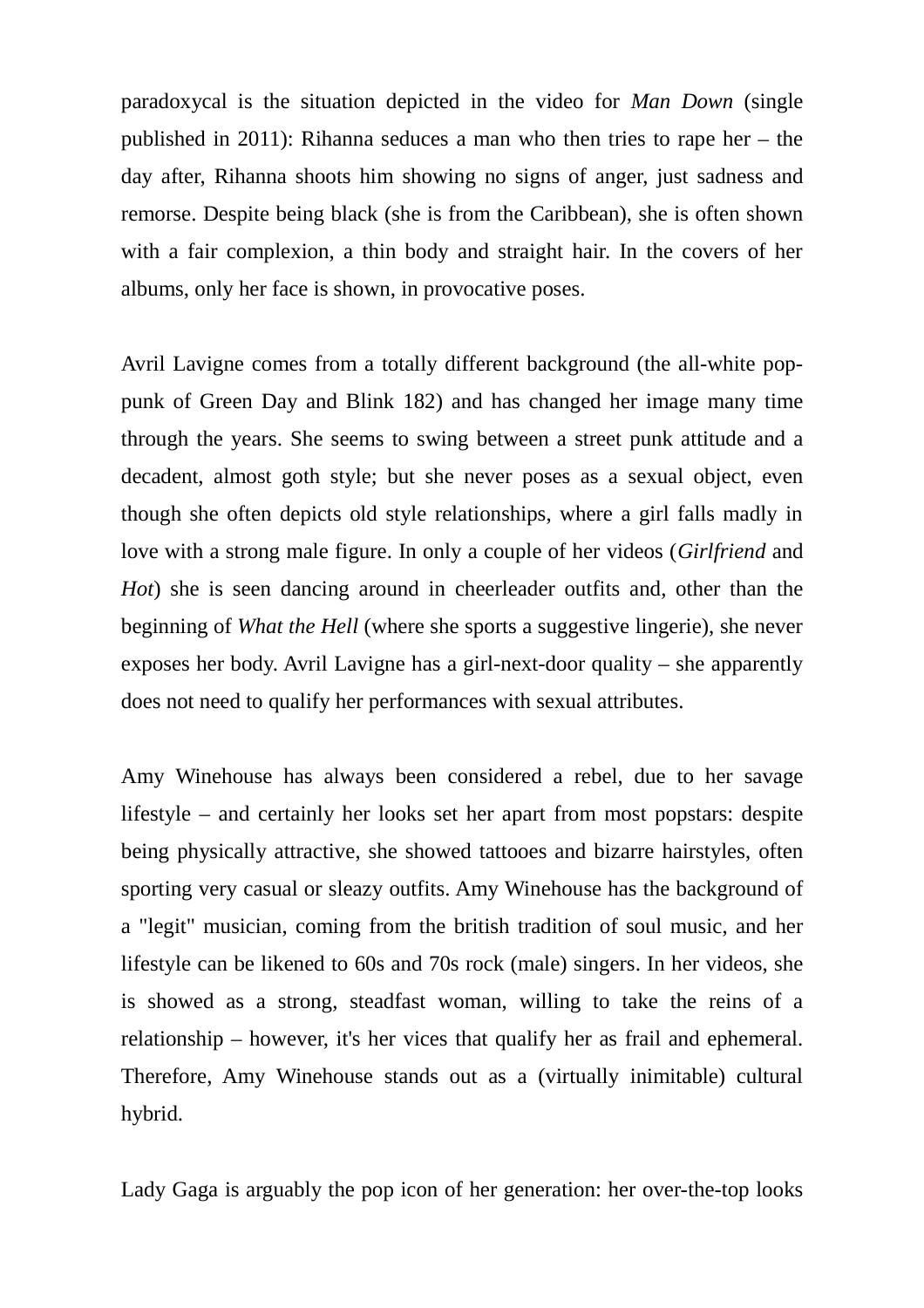(which she creates personally through the so-called Haus of Gaga) clash with her artistic skills, her ridiculously long and elaborate music videos communicate at a whole new level of depth and intensity. Since Gaga controls every aspect of her work, she is able to add layers over layers of references, hidden meanings and double entendres, so that a song can be enjoyed on multiple levels. She is a "shock pop" artist – like Alice Cooper, Kiss and Marilyn Manson before her – who does not look for the approval of the generic audience but nods at specific groups (like LGBT associations). As the cover for *Born This Way* shows, Gaga is meta-human, and therefore not restricted by the categories of human sexuality.

There are other examples. Katy Perry is an old school pop talent: a girl who sings tunes written by others, with little-to-zero control over her "brand image". Adele, on the other hand, is a soul singer with no loud character superimposed on her personality, whose songs stay true to real life experience; her round appearance adds to the "realistic" feed but is not presented as a form of beauty (as opposed to Beth Ditto's "elegy of fat"). Kesha shows a solid rock background (citing even obscure acts) but delivers songs so manipulated by computer programs that they are nearly impossibile to be played live. Her lyrics are lustful, her character is that of a girl who dominates men without taking much care. Lana Del Rey tried to become a popstar once, under her real name (Lizzy Grant); that first fiasco prompted her to change name, attitude and even appearence (she is rumoured to have undergone facial surgery), making her an artificial indie diva.

Caterina Caselli, president of Sugar Music and former popstar, sees Adele as the emerging popstar with the greatest chances of building a durable success – due to her vocal qualities and her composing style – and stresses the importance of individuality in creating a look to be associated with the songs. Michele Lupi, editor-in-chief for Rolling Stone Italia, favors Lady Gaga,